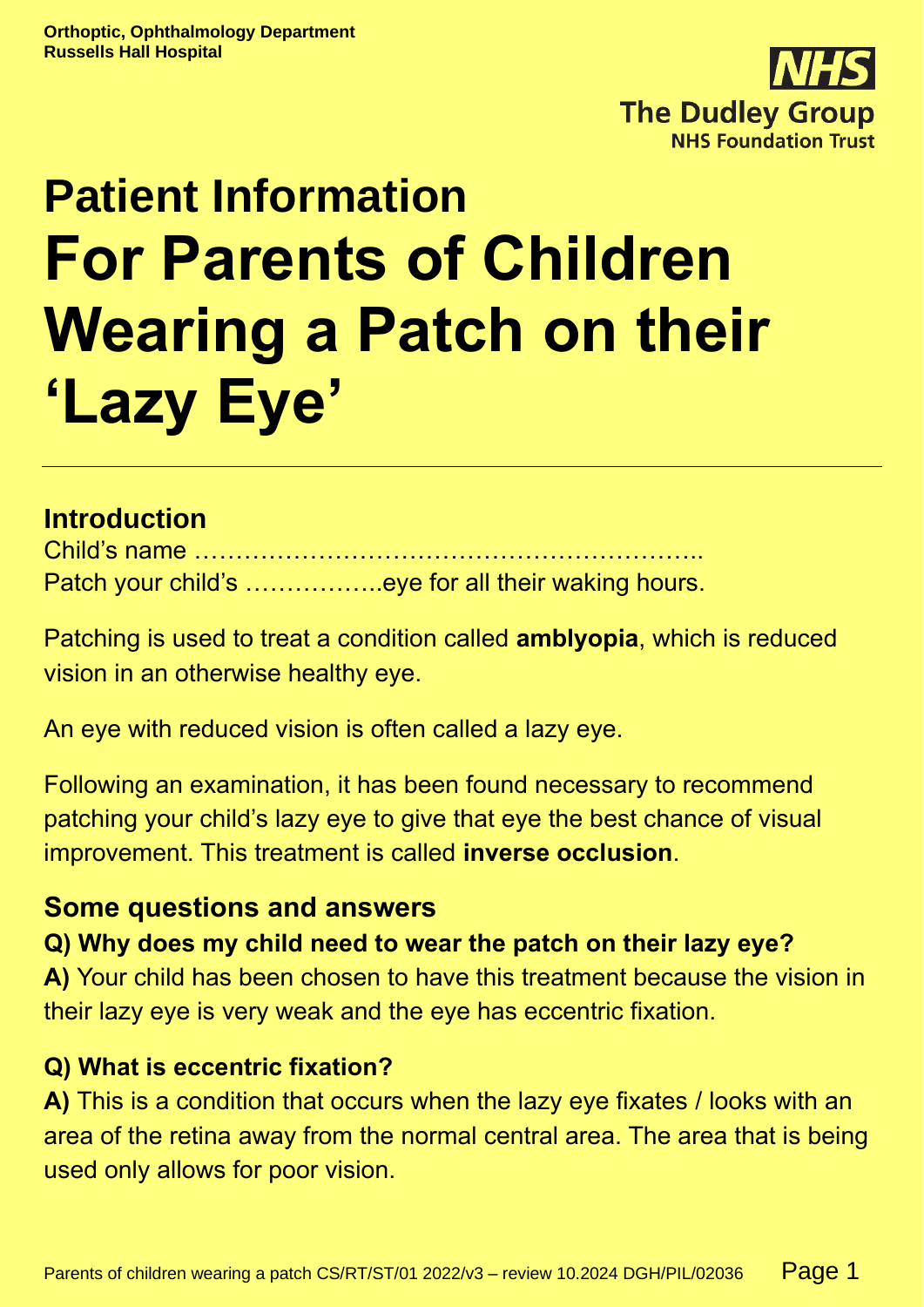**Orthoptic, Ophthalmology Department Russells Hall Hospital**

#### **Q) Can eccentric fixation be treated?**

**A)** Yes. Patching of the lazy eye disrupts the eccentric fixation so it becomes unfixed, increasing the chance of improving the vision in the lazy eye with conventional patching.

#### **Q) How long will the treatment take?**

**A)** The patch will need to be worn for a minimum of four weeks, but may need to be worn for between eight to 12 weeks in total on the lazy eye. The orthoptist will check at each visit to see if the eccentric fixation has been disrupted, and will advise you when this part of the treatment has finished.

### **Q) What will happen when the patching of the lazy eye finishes?**

**A)** The patch will then need to be swapped to the good eye to treat the remaining amblyopia or reduced vision in the lazy eye, and this will usually start with six to eight hours patching daily, reducing as the vision improves.

#### **Q) Can patching of the lazy eye be done at any age?**

**A)** It is most effective in young children whose visual system is still developing. This time is known as the critical period and is when the lazy eye responds most readily to patching. Therefore, it is vital to make every effort to encourage your child to wear the patch exactly as the orthoptist asks.

### **Pointers to successful treatment**

**Do** ensure that the patch is worn for the full length of time recommended. Using the patch for less time than the orthoptist asks will reduce the success of the treatment.

**Do** encourage and be firm with your child during the treatment. Most children will tolerate the patching of their lazy eye well, but they can get to a stage where they don't want to wear it. It is important that you continue the treatment.

**Do** keep your hospital appointments so that treatment can be carefully monitored. Failing to keep appointments can delay treatment and can mean the difference between success and failure.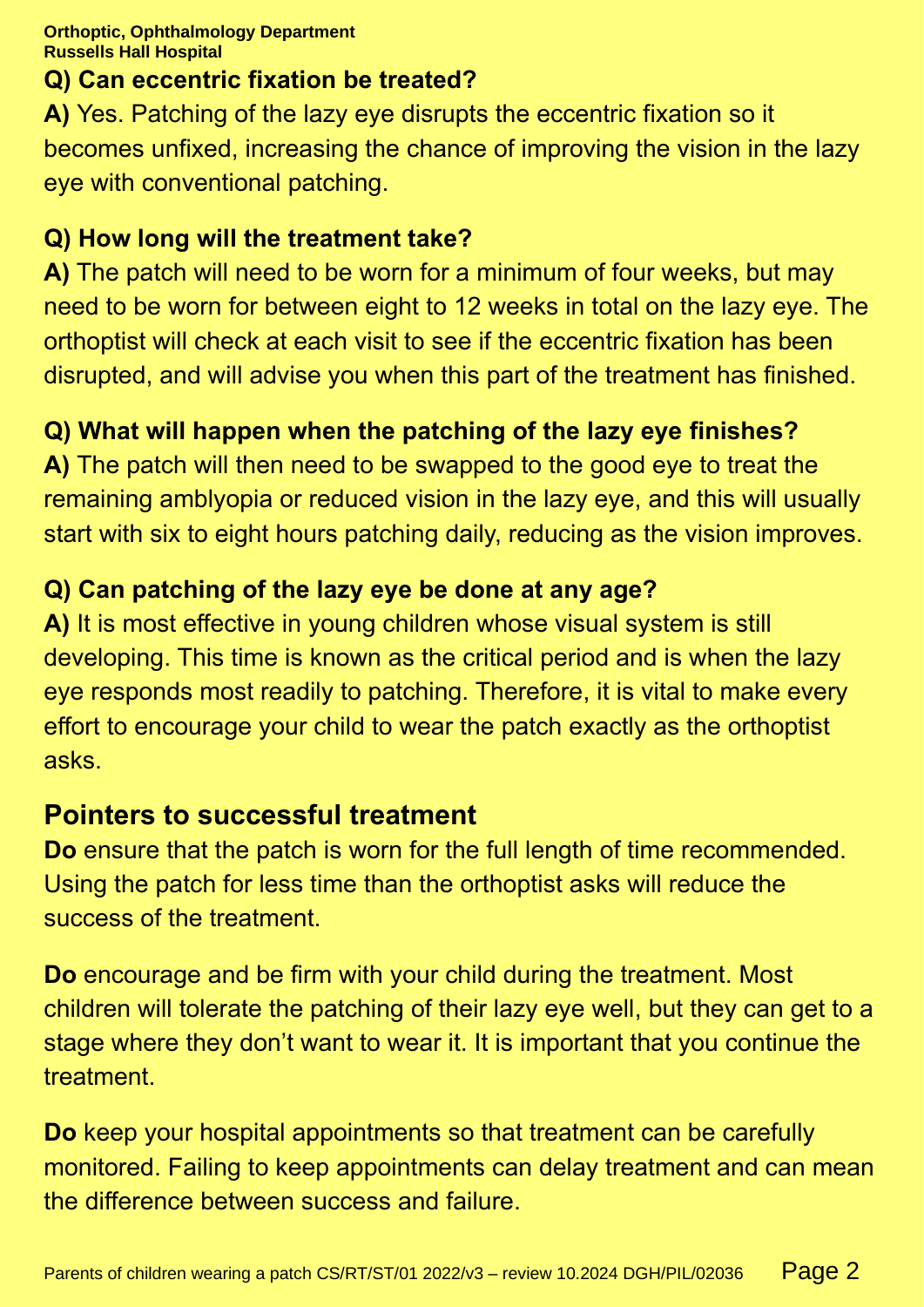#### **Orthoptic, Ophthalmology Department Russells Hall Hospital**

#### **Possible problems**

Please be aware that because your child is wearing a patch, they will have a reduced area of vision. Therefore be extra vigilant with your child near roads and when playing and going up and down stairs.

Sometimes children will develop an allergic skin reaction to the patch. Should this occur, please contact the Orthoptic Department for an alternative type of patch.

**Note:** the information in this booklet is provided for information only. The information found is **not** a substitute for professional medical advice or care by a qualified doctor or other health care professional. **Always** check with your orthoptist if you have any concerns about your condition or treatment. This is only indicative and general information for the procedure. Individual experiences may vary and all the points may not apply to all patients at all times. Please discuss your individual circumstances with your orthoptist.

The **Orthoptic Department** at Russells Hall Hospital: **01384 456111 ext. 3636** (8.30am to 4.30pm, Monday to Friday)

### **Eye emergency, out of hours**

In case of an eye emergency after the closing hours of the Eye Clinic (including weekends and bank holidays), please contact the eye doctor on call by ringing the switchboard at:

#### **Birmingham and Midland Eye Centre on 0121 507 4440**

The doctor on call is usually based at the Eye Centre, City Hospital, Dudley Road, Birmingham. They may need to call you back, and if necessary, they will arrange for you to visit them.

We are always happy to answer any questions regarding your child's treatment. If after reading this leaflet you still have concerns or questions, please call the department on **01384 456111 ext. 3636**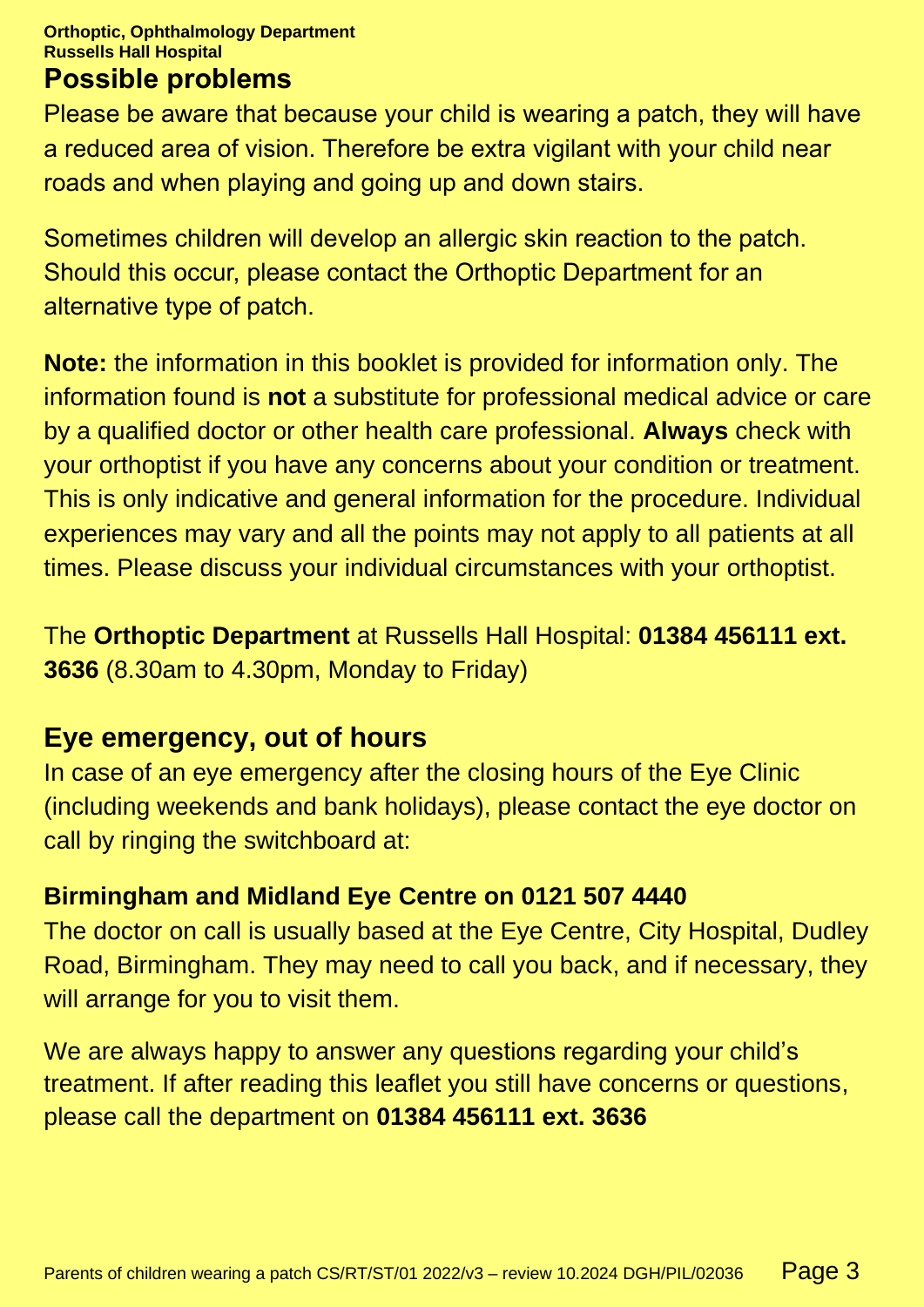**Orthoptic, Ophthalmology Department Russells Hall Hospital**

**Author**

**Rachael Templeton**

**Specialist Orthoptist**

**For further information visit:** [www.orthoptics.org.uk/patients-and-public/](https://www.orthoptics.org.uk/patients-and-public/)

## **This leaflet can be downloaded or printed from:**

<http://dgft.nhs.uk/services-and-wards/ophthalmology/>